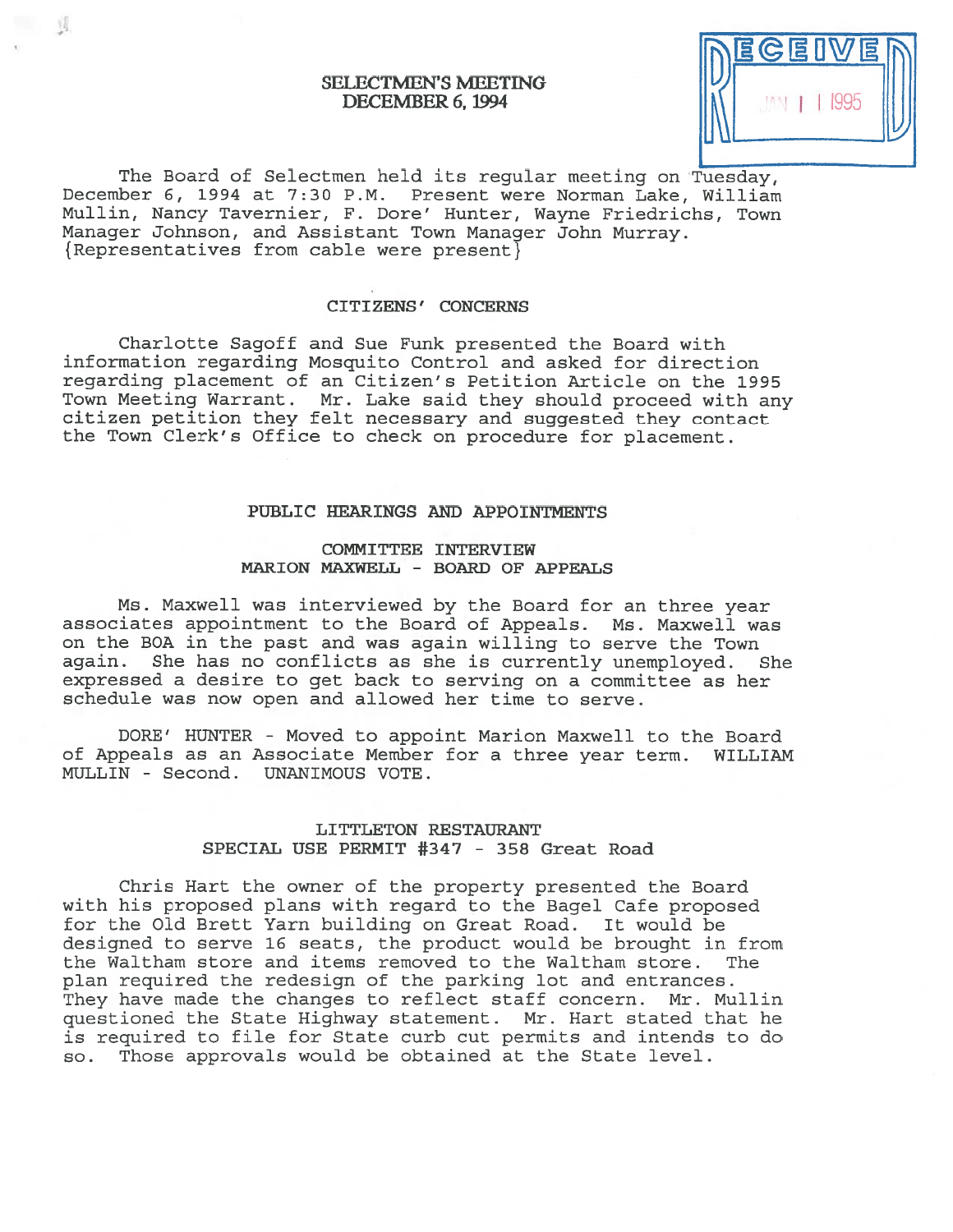There was no public comment.

DORE' HUNTER - Moved to take under consideration. NANCY TAVERNIER - Second. UNANIMOUS VOTE.

# LITTLETON RESTAURANT COMMON VICTUALER LICENSE - 358 Great Road

The applicant stated that he would be bringing the product from another store. This would merely be <sup>a</sup> satellite store serving the public with 16 seats and take out. He felt the parking would be more than adequate as most of the business in coffee and <sup>a</sup> bagel on the go. They want to open from 6-6 on Monday through Friday and 7-4 on Saturday, 7-2 on Sunday. The name of the store is the Bagel Cafe.

BORE' HUNTER - Moved to approve contingent upon the approval of the Special Permit. NANCY TAVERNIER - Second. UNANIMOUS VOTE

# GREENE 6 1A LAND RIGHT OF FIRST REFUSAL - Pope Road

This hearing was continued from an earlier meeting for the continued discussion of the Town's Right of First Refusal options. Mr. Costello's attorney reasserted his contention that the 120 days were officially and properly triggered and asked the Board for their input. After discussion and plan review with neighbors and interested parties, the Board voted. DORE' HUNTER - Moved to not exercise the Town's Right of First Refusal with regard to the subject parcel identified at the southwesterly parcel on submitted documents containing .75 acres located at 331-341 Pope Road. NANCY TAVERNIER - Second. UNANIMOUS VOTE>

## SOUTH ACTON VILLAGE DRAFT PLAN PRESENTATION

Trey Shupert of the Planning Board presented the draft to the Board. It suggests 6 zoning changes. Wayne questioned the 10 foot set back in relation to the same issue in the West Acton Plan and the New Savory Lane Building as built. He does not like the way it looks. Trey said that he has gotten feedback that some people love it others don't, its purely opinion. Nancy Tavernier stated she thinks the Savory Lane and the Mobil Station both look great. They will be holding public hearings for comment. They will hold the required hearings for zoning changes and hope to be on track for the Spring Town Meeting. Mr. Lake asked about the Mast arm vs. the cable for the proposed lights on Main Street in South Acton. They felt it was <sup>a</sup> matter of aesthetics.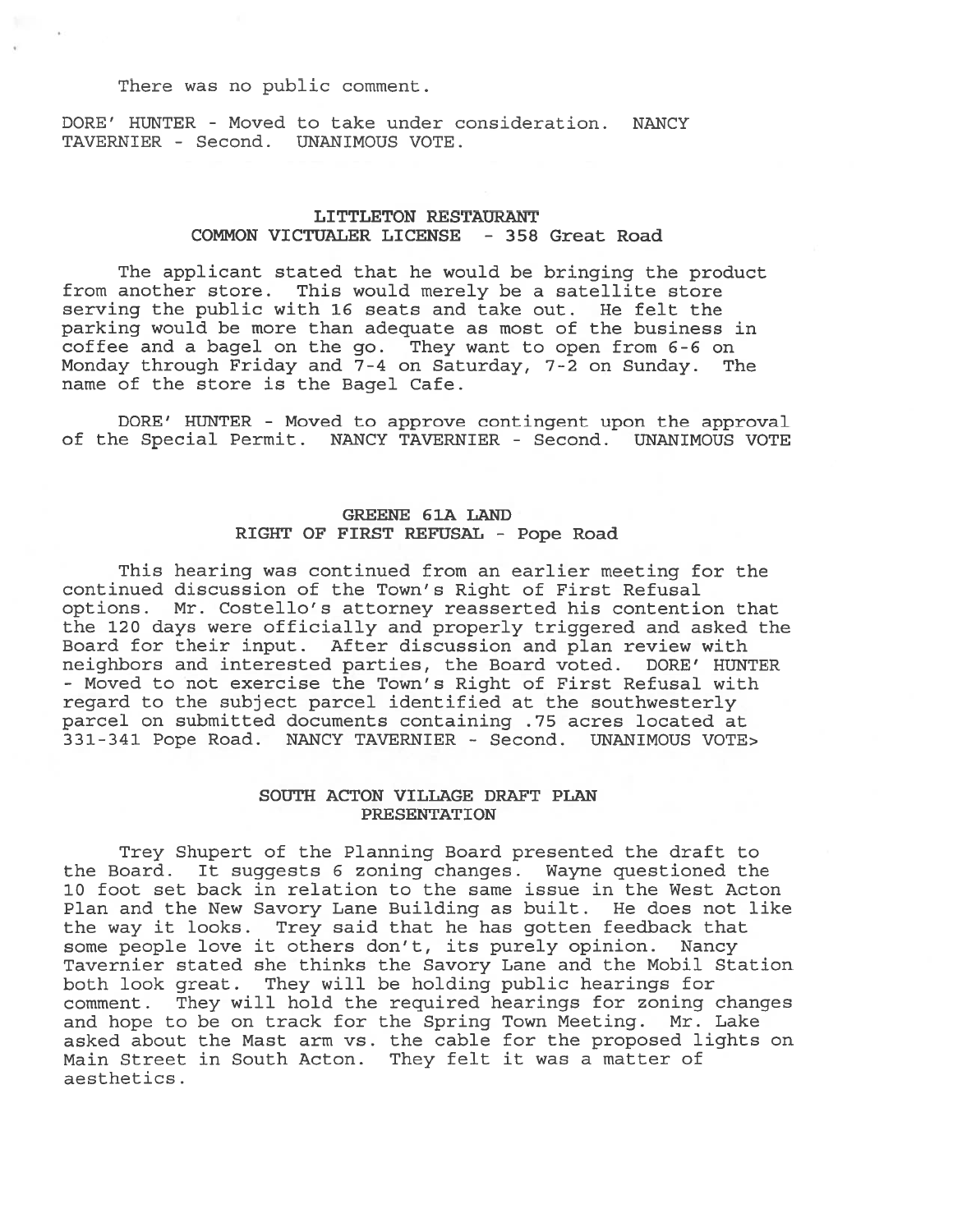Town Manager Don Johnson presented the Budget to the Board and gave an overview of the materials contained in the budget.

Mr. Mullin noted that he would not be in favor of raising taxes to have more free cash for <sup>a</sup> higher Moody's rating.

Mr. Hunter made <sup>a</sup> point that the FY96 levy increase was <sup>6</sup> not 2 1/2 as most commonly thought.

Mr. Mullin asked for <sup>a</sup> copy of sources of the funds in the NESWC accounts. He realized the volatilities of the situation at NESWC but would like the detail as it would be helpful.

NANCY TAVERNIER - Moved to accept the budget as a working document. DORE' HUNTER - Second. UNANIMOUS VOTE.

The Board discussed the formation of <sup>a</sup> Budget Committee to replace the Coordinating Committee. It was noted that the Chairman of the Finance Committee as well as the Board of Selectmen and School Committee's should also be represented and the focus should be on money.

#### CONSENT CALENDAR

DORE' HUNTER - Moved to accep<sup>t</sup> the Consent Calendar as printed. WILLIAM MULLIN - Second. UNANIMOUS VOTE.

### SELECTMEN'S BUSINESS

Elizabeth White Fund - Mr. Mullin moved to approve the list of<br>Christmas disbursements as recommended by the White Fund Trustees with disbursements as recommended by the White Fund Trustees with gratitude. Mr. Hunter - Second. UNANIMOUS VOTE.

Mr. Mullin asked about the procedures for Bon Fire regulation. Mr. Johnson said that the Town is allowed one Eon Fire per year and it is regulated by the Fire Chief. He has the authority to cancel if the weather is adverse.

### TOWN MANAGER'S CONCERNS

1995 License renewals - Board discussed the license before them for renewal. The Town Manager said that several were held for follow up. the Board approved all the licenses excep<sup>t</sup> for four Class II licenses. The Board asked that J&B Motors, DJS Automotive, Bruschi Motors and Anderson Sales be scheduled for December 20th for discussion and clarification of the issues outlined in staff correspondence.

The Board adjourned 11:00 P.M.

ristine M. Recording Sec cmjWll- (577)

Raicy  $Clerk$  /  $1$ ///O/9ç-

Date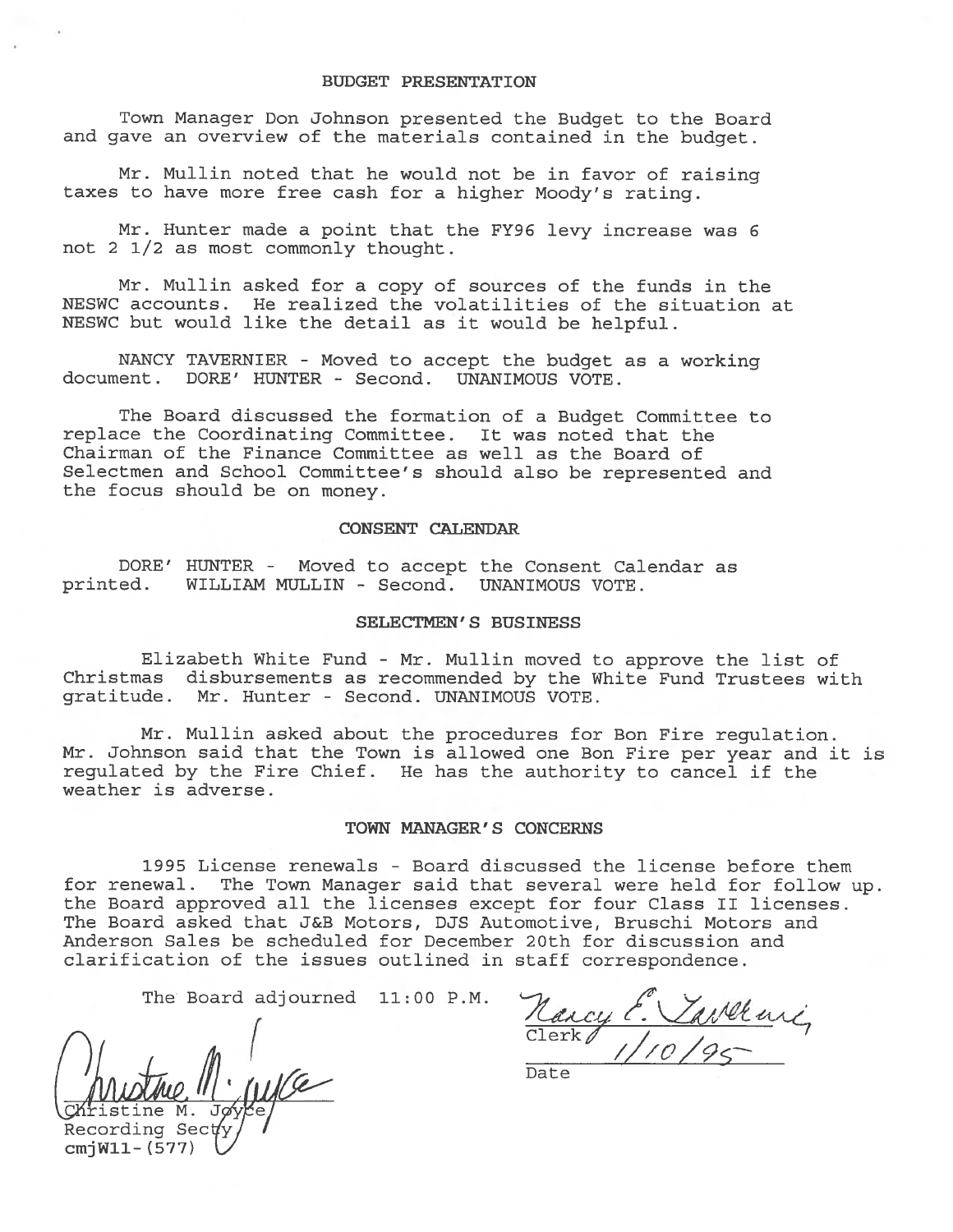#### DECEMBER 2, 1994

TO: Board of Selectmen

FROM: NORMAN D. LAKE, Chairman

SUBJECT: SELECTMEN'S REPORT

#########################################################

# AGENDA

### ROOM 204

# DECEMBER 6, 1994

I. CITIZEN'S CONCERNS

## II. PUBLIC HEARINGS & APPOINTMENTS

- 1. 7:31 BOARD OF APPEALS INTERVIEW MARION MAXWELL Enclosed <sup>p</sup>lease find Ms. Maxwell's Citizen Resource sheet and VCC comment regarding possible three year appointment as an Associate Member of the Board of Appeals for Board review and action.
- 2. 7:45 LITTLETON RESTAURANT- SPECIAL USE PERMIT #347, 358 Great Road - Enclosed please find application and staff comment regarding the Special Use Permit for Littleton Restaurant, Inc. for Board review.
- 3. 8:00 LITTLETON RESTAURANT COMMON VICTUALLERS LICENSE Enclosed please find application and staff comment regarding this reques<sup>t</sup> for <sup>a</sup> Common Victuallers License for Board review.
- 4. 8:15 GREENE LAND CONTINUATION Enclosed please find additional material submitted by Mr. Hogan for Board review.
- 5. 8:30 SOUTH ACTON VILLAGE PLAN DRAFT PRESENTATION
- 6. 9:00 BUDGET PRESENTATION

# III. SELECTMEN'S BUSINESS

- 7. ELIZABETH WHITE FUND Enclosed please find the yearly gift recommendations from the White Fund Trustees for Board review and action.
- IV. CONSENT AGENDA
- 8. ACCEPT MINUTES Enclosed please find minutes of November 8, 1994 for Board signature.
- 9. UNDERGROUD STORAGE FOOTE'S SERVICE STATION, 408 MASS AVE. -Enclosed please find <sup>a</sup> memo from the Fire Chief regarding the need